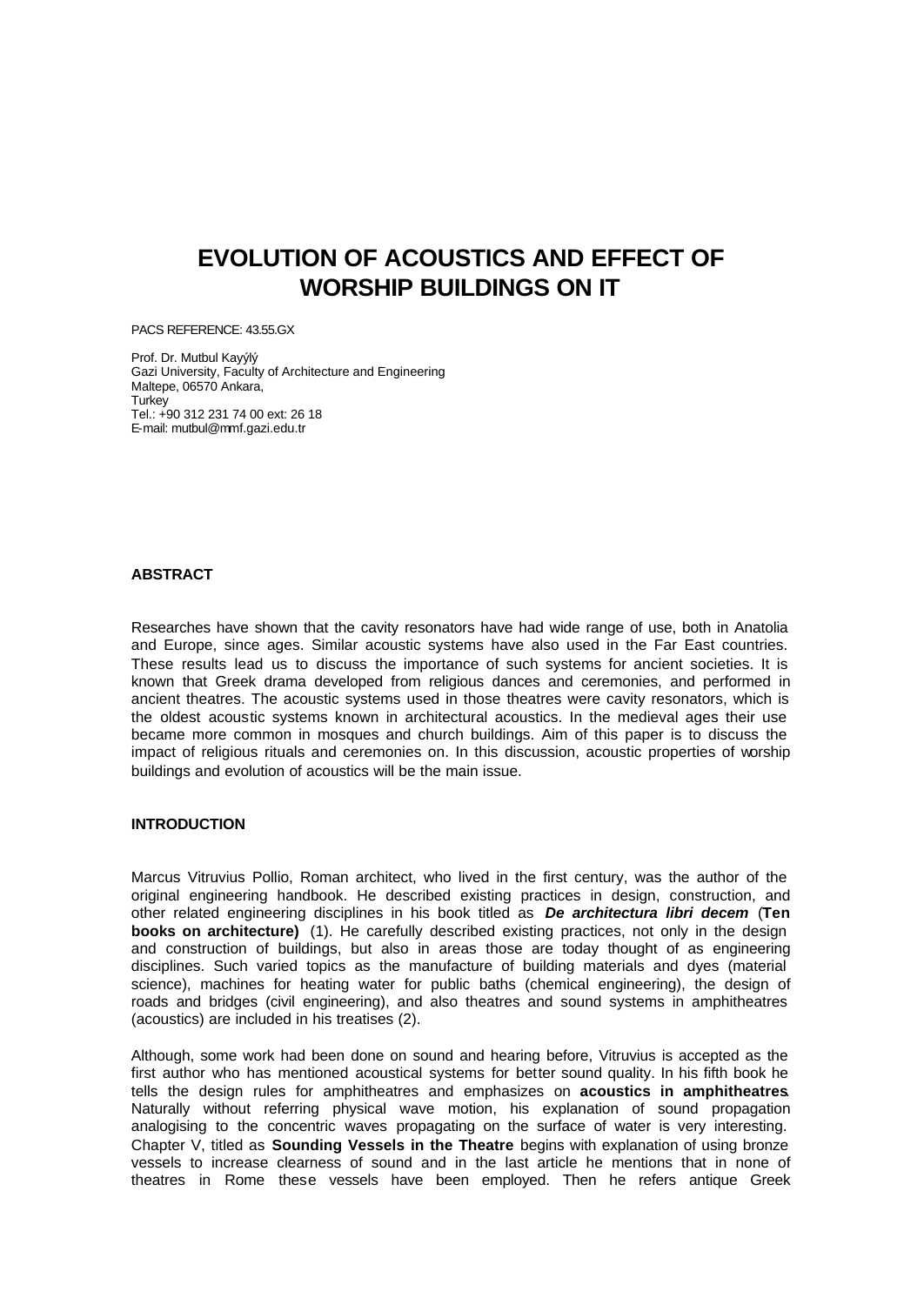amphitheatres as examples. Following four chapters are also subjected some details on theatre design.

## **ACOUSTIC SYSTEMS IN ANTIQUE THEATRES**

It is obvious that the known original engineering handbook includes sections subjected amphitheatres, acoustics of amphitheatres and known oldest acoustical systems, which are cavity resonators. Although the temples of the ancient Egyptians may have provided the setting for their dramas, and the theatral area adjoining the palaces at Knossos and Phaistos, Crete (2000-1600 B.C.), may well have served as a place for ritual dances and ceremonies of a dramatic nature. **I**t was in ancient Greece that the Western type of theatre began. Greek drama developed from religious dances performed by a chorus on a flat area levelled off on the slope of a hillside, the audience standing on the slope above; often the most suitable ready-made site was the circular threshing floor (3). These properties of amphitheatres were result of necessities of its function; Those were better hearing lines and better sight lines, and use of sounding vessels (cavity resonators) for better hearing even though there are some contradiction and confusion in Vitruvius writings on sounding vessels.

The vessels, those were mentioned by Vitruvius for Antique Greek theatre, may easily be named as the oldest cavity resonators used in architectural acoustics, and also the origin of cavity resonators used in Anatolia. If answer is yes, using such developed acoustical systems in those days, nearly 24 centuries ago is very impressive. But, Vitruvius' definition for sounding vessels does not define cavity resonators adequately. Serious contradiction and confusion were recognized in definition of them. After reading Isenour's criticism on De Architectura it is realised that, although technical subjects were given in detail by writing or drawing, form or dimensions of vessels were not given (2). Vitruvius also mentions that he cannot point to any example in the city of Rome. So, it is thought that Vitruvius had heard a lot about sounding vessels but had never used or seen any of them. It is also thought that probability of using a kind of cavity resonators under the name of "sounding vessels" by ancient Greeks is very high. It must be mentioned also, according Vitruvius, large jars made of clay, similarly resonant with bronze vessels had been used instead of them because of lack of means and very advantageous results had been gained. However, this is all to be said today, according t the available data.

## **CAVITY RESONATORS**

The cavity resonators are analogous of mechanical systems having lumped mechanical elements of mass, stiffness and resistance, because they are small in comparison with the wavelength of sound (4). Sir Rayleigh mentions in his book "The Theory of Sound" that the first investigation was done by Helmholtz in 1862 and named as "Helmholtz resonator" (5). The simple Helmholtz resonator may be discussed in terms of an analogous of simple mechanical

oscillator. Such a system consists of a rigid enclosure of volume *V*, a small opening through external medium with radius *r* and length *l*. The gas in the opening moves as a unit and provides the mass element of the system. The stiffness element is provided by the pressure of the gas within the cavity of the resonator, and radiation resistance due to radiation at the opening into the surrounding medium and internal resistance due to friction provide a resistance element of the system. The mass element *m* is (6);

$$
m = \mathbf{r} \cdot s \qquad (\text{kg}) \qquad (1)
$$

where;  $ρ$  : volume density of gas (kg/m<sup>3</sup>), *l'* : effective length of opening (m),  $S:$  cross-sectional area of opening  $(m<sup>2</sup>)$ .

The stiffens element *K* is given;



Figure 1. The cavity resonator.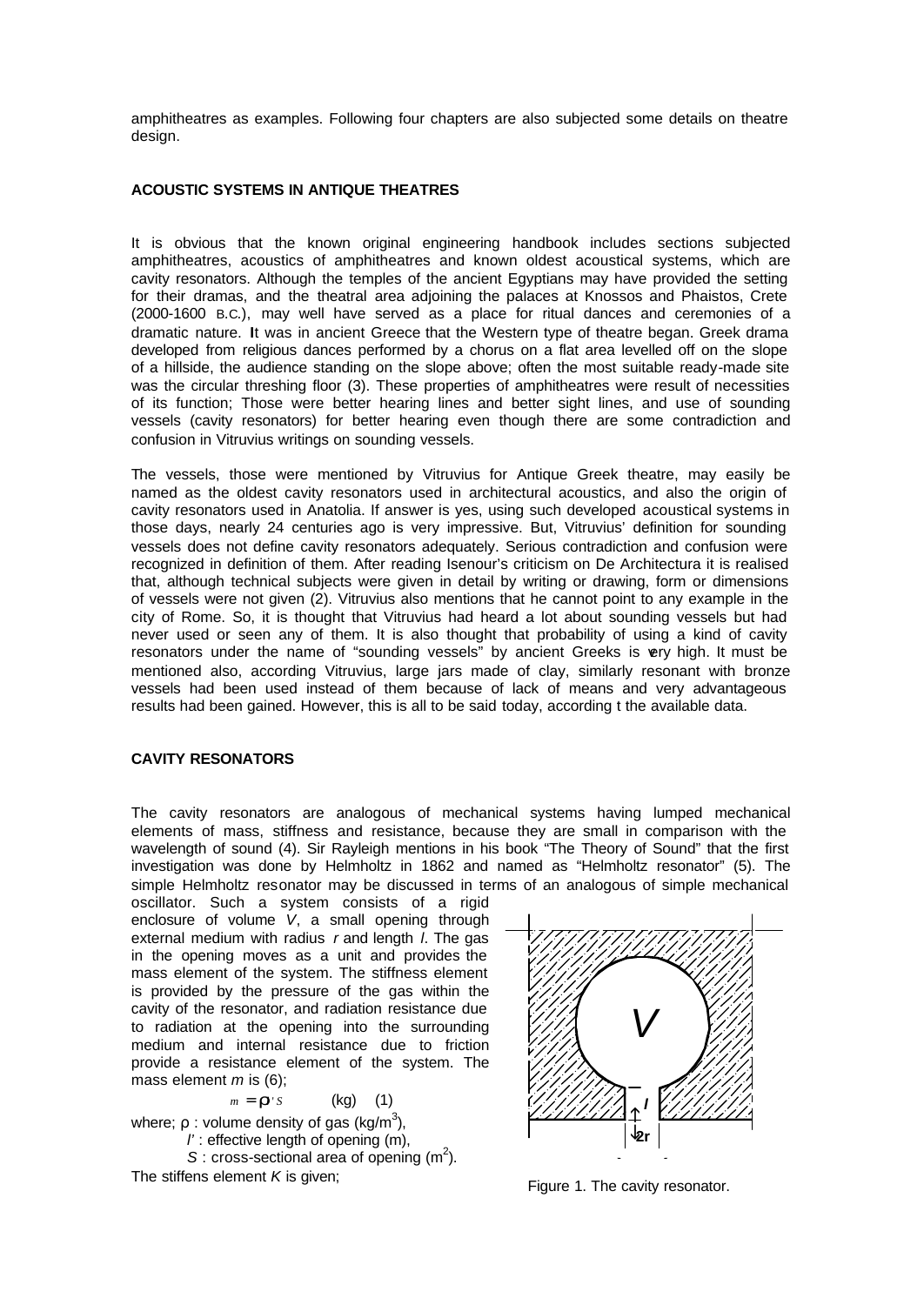$$
K = \frac{I\hbar^2 S}{V} \qquad (N/m), \quad (2)
$$

where ; *c* : wave velocity (m/sec). The total resistance element *R<sup>t</sup>* is;

 $R_{t} = \textbf{r}$ *cs*  $(\Theta_{i} + \Theta_{r})$  N sec/m), (3)

where;  $\Theta_i$  and  $\Theta_r$  are the corresponding aperture resistance due to internal friction and the normalised specific radiation resistance of the aperture in order.

After writing the resulting differential equation for the inward volume displacement of the gas in the aperture we get the acoustic impedance *Z* for Helmholtz resonator as:

$$
Z_A = R_A + j \left( \mathbf{W} \mathbf{U} - \frac{K_A}{\mathbf{W}} \right) \qquad \text{(kg/m}^4 \text{ sec)}, \quad \text{(4)}
$$

where;

the acoustic mass: *S*  $M = \frac{I T^{1}}{2}$  (kg/m<sup>4</sup>), (5a) the acoustic resistance: *S*  $R_A = \frac{R_t}{2}$  (kg/m<sup>4</sup> sec), (5b)







 $(5c)$ 

Figure 3. The frequency dependence of the absorbing cross section for different values of Q (6)

Figure 2. For different values of Q the frequency dependence of the scattering cross section (6 ).

For sufficiently low frequencies, Ingard gives the powers scattered (*Ws*) and absorbed (*Wa*) by a resonator in a free field as (6):

$$
W_s = SP^2 \Theta_r / 2\rho c |\zeta|^2 \qquad \text{(watt)}, \qquad \text{(6a)}
$$
  

$$
W_\alpha = SP^2 \Theta_i / 2\rho c |\zeta|^2 \qquad \text{(watt)}, \qquad \text{(6b)}
$$

where; ζ: The total normalised specific impedance of the aperture, which is;

$$
\boldsymbol{Z} = \left(\boldsymbol{\Theta}_i + \boldsymbol{\Theta}_r\right)_0 \left[1 - i Q \left(\boldsymbol{\Omega} - 1/\boldsymbol{\Omega}\right)\right]
$$

where;  $Q = \frac{k_0 l^2}{\left(\Theta_i + \Theta_r\right)_0}$ *i r*  $Q = \frac{k_0 l^4}{\left(\Theta_i + \Theta_r\right)_0},$ 

 $Ω$ : the frequency ratio of angular frequency to angular frequency at resonance (ω/ω),

 $k<sub>0</sub>$ : the angular wave number at resonance frequency,

The corresponding scattering ( $\sigma_s$ ) and absorbing ( $\sigma_\alpha$ ) cross sections are: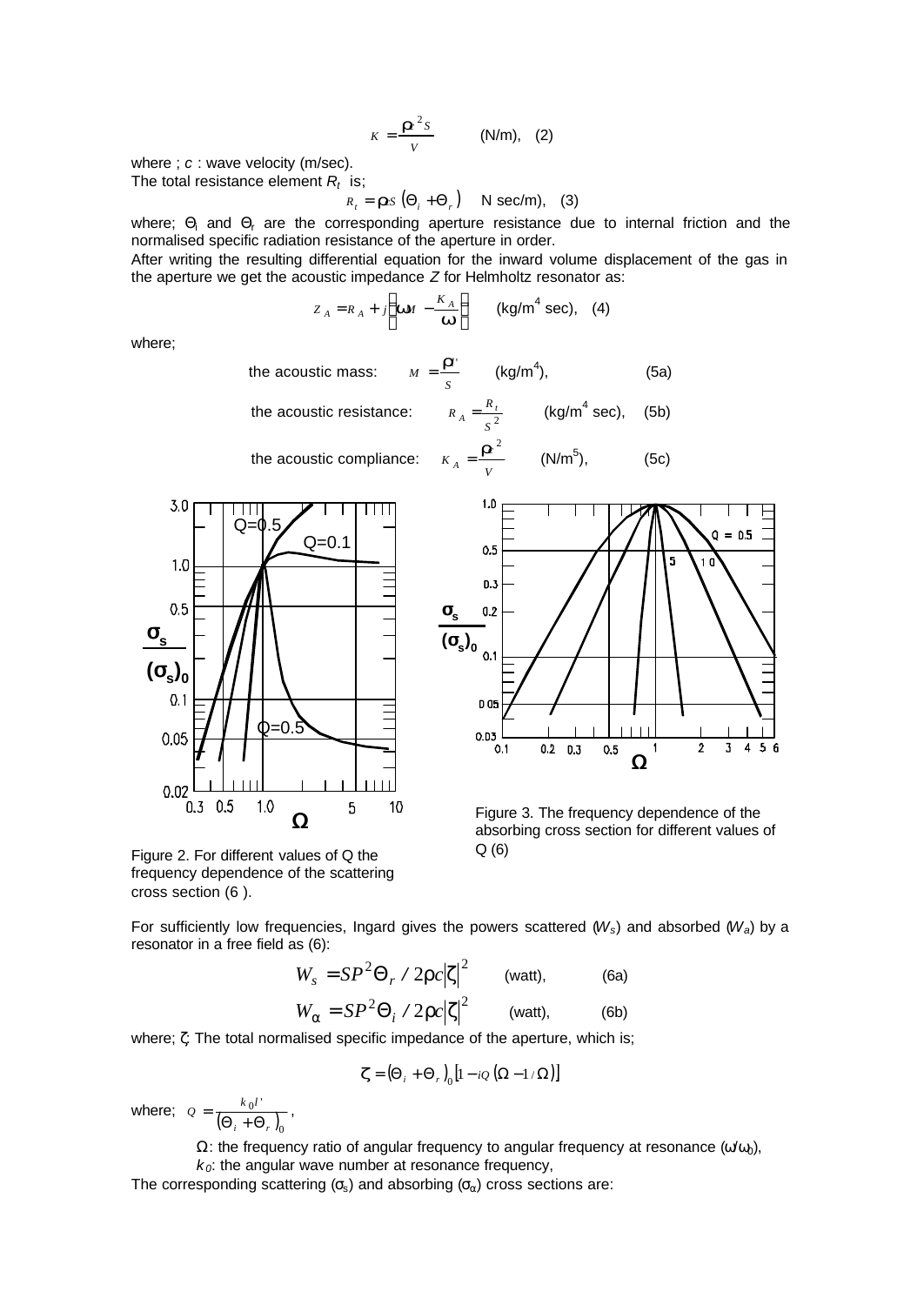$$
\mathbf{s}_{s} = \frac{\Theta_{r}}{|\mathbf{z}|^{2}} s \qquad (m^{2}), \qquad (7a)
$$

$$
\vec{\mathbf{s}}_{\mathbf{a}} = \frac{\Theta_i}{|\mathbf{z}|^2} s \qquad (m^2). \tag{7b}
$$

The frequency dependence of the scattering cross section and absorption cross section is plotted as a function of  $Ω$  for different values of  $Q$  by Ingard are given in figure  $5$  and  $6$  in order.

### **CAVITY RESONATORS IN ANATOLIA**

*sa*

The use of cavity resonators in Anatolia goes back to antique Greece, and in the time they became a traditional application, especially in worship buildings, mosques. It is known that other sound systems have also been used, especially during Seljuks and principalities period in Anatolia. Sound channels from music room to patient rooms in a hospital building named Gevher Nesibe Sultan Darüþþifasý (Kayseri, 1205) have been seen. The use of music for therapy in that hospital is also known. The cavity resonators have also been seen in old Kayseri houses. Palamutoðlu house is one of them. The resonators are installed at corners of joining walls and ceiling, where critical points for normal modes of rooms are, especially for oblique modes. Such jars (resonators) can easily be seen at the dome of Yelli mosque at Peçin, which a city of Menteþoðullarý Principality (1340-1400), and the mosque is from that period. These examples show that used technology was developed and became traditional elements of buildings to solve inconvenient acoustical properties of rooms and especially domes.

## **OTTOMAN PERIOD**

Acoustic properties of mosques designed by famous Turkish architect Sinan (known as Sinan the Architect) lived in sixteenth century AC have been investigated. Seven (two big and five medium size in volume) of them have indicated as pilot mosques. The reverberation times of the mosques were measured at the beginning of the research. Except at low frequencies for two big mosques, Suleymaniye Mosque (Istanbul, 1550 – 1557) and Selimiye Mosque (Edirne, 1568 - 1574), measured results were proper enough for enclosures having such big volumes (9). After having proper results by these measurements the acoustical technology applied by him was investigated. Especially the cavity resonators, among the acoustical systems applied by him, were elaborated as an example of the most developed systems in acoustics. So, this result led us to investigate evolution and development of cavity resonators.



Figure 4. The cross section of the resonator at the dome of Blue Mosque

As it has seen in Sinan's mosques cavity resonators have used prevalently. During the project mentioned above, 75 resonators have been restored at the dome of Blue Mosque., which are terracotta vessels. A group of them have small opening with radius, 1.5 cm, and the others 6 cm (Figure 4). An approximate estimation gave 100-120 Hz for resonant frequency of the resonators with small radius, and 18O-2OO Hz for the others. Some of them were blocked with pales then plastered, the others were blocked with plaster.

This research is concentrated on Sinan's three big mosques, because of getting insufficient reverberation times at low frequencies in two of them. Naturally during the restoration completed recently at Sehzade Mosque (Princes' Mosque), 144 resonators were restored. It is written in the building records (book number 88) of Suleymaniye Mosque that 255 sebu (small jar) have been bought and installed (with open aperture through inside) in the dome and at the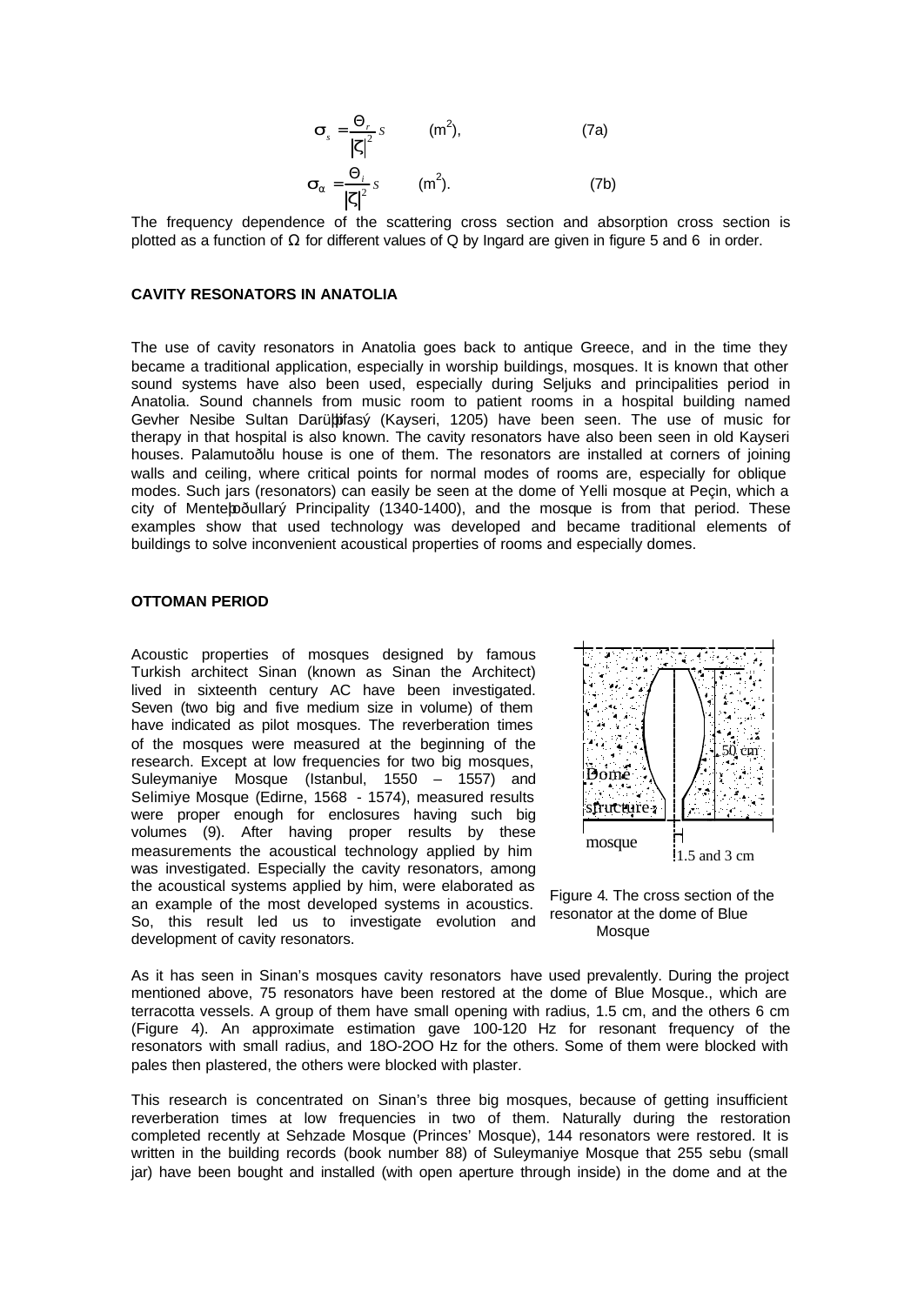corners to improve reflection of sound. It is also added that 510 akce (currency of the period, 2 akce for each) have been paid for them (7). But, only 64 apertures of resonators were counted at the dome of Suleymaniye from the floor level. In fact, the original wall and ceiling decoration of the mosque painted over in 19th century in a manner reflecting Ottoman taste of century. This alien decoration was scraped off, and the original designs of the mosque were revived during the extensive restoration between years 1961 – 1967 (8). But, nothing has been mentioned about the resonators those



 Figure 5. The measured reverberation times of the mosques





After all discussion written above, analysis of the plan graphics of the three big mosques showed us improvement on Sinan's acoustical concept during the design process of them. Sehzade Mosque is the first built one with 50 000- $m^3$  volume (Figure 6.). In such a mosque sound energy is produced by a group of muezzins and they seat on a muezzin gallery. Sinan installed such a gallery adjacent to the pillar at southeast in the mosque. But, in such a big volume without any reinforcement, a big chorus can, only produce the necessary sound energy for sufficient sound quality. It is obvious that, a group of muezzins' sound would be insufficient. When designing Suleymaniye Mosque, which has bigger volume (nearly 80  $(0.000 \cdot m^3)$  than Sehzade Mosque, Sinan noticed the problem (Figure 7). So, he installed muezzins' gallery near to the mihrap, adjacent to the pillar at northeast in

dome of Selimiye Mosque were blocked with bricks and then plastered with gypsum (as done before) during the last restoration, this explains the fast prolongation of the reverberation times at low frequencies. So, result is blocked and not working resonators, and problems on sound energy decay and acoustic properties at low frequencies. The reverberation time measurements yielded expected results for other four mosques. The apertures of cavity resonators at domes were seen from the floor level in them. This datum easily explains the long reverberation times at low frequencies for those two big mosques, and also shows efficiency of cavity resonators on acoustical properties of the rooms.



Figure 7. The plan of Suleymaniye mosque